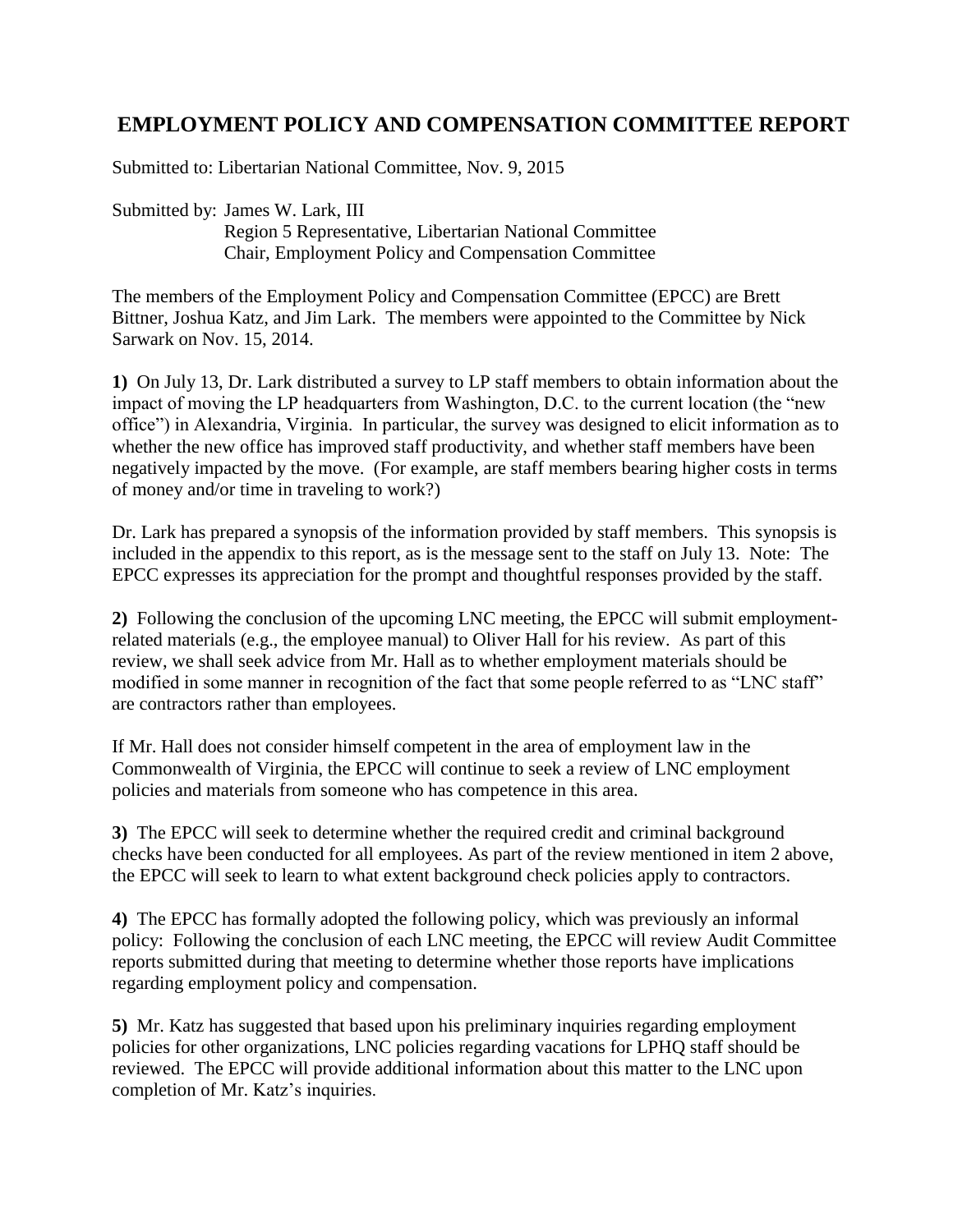### **APPENDIX**

### **SYNOPSIS OF STAFF RESPONSES TO OFFIC SURVEY**

Responses to the survey were provided by Mr. Benedict, Mr. Hansen, Ms. Howell, and Mr. Kraus. The following represent a summary of the comments provided: Please note that while staff members were able to request that their responses be considered confidential, none of the respondents requested such confidentiality.

- There is consensus that all things considered, the office provides a pleasant work environment, although certain areas may experience increased heat at certain times of the day due to a skylight. No major problems were identified.
- There is consensus that some decorating (e.g., painting the office, hanging plaques and pictures, etc.) would improve the appearance of the office. There is also consensus that this is not a major item of concern.
- Only one staff member experienced a substantial negative impact concerning travel to and from the office due to the move from the Watergate to Alexandria. Evidently Mr. Benedict received permission to provide additional compensation to the employee in response to this negative impact.

#### **Message sent to LNC staff members on July 13, 2015:**

Dear Mr. Benedict, Mr. Dunbar, Mr. Hansen, Ms. Howell, Mr. Johnston, and Mr. Kraus:

 I hope all is well with you. As you are probably aware, I have the honor of serving as the chair of the Employment Policy and Compensation Committee (EPCC) of the Libertarian National Committee. I am writing on behalf of my EPCC colleagues (Brett Bittner and Joshua Katz) to request some information from you.

 In May 2014 the LNC moved its headquarters from the Watergate in Washington, D.C. to its current location at 1444 Duke Street in Alexandria, Virginia (henceforth referred to as the "new office.") I believe it would be useful for the LNC to know in what ways the move to the new office has affected you.

 Thus, please send me information about your experiences regarding the new office, along with any requests you have concerning the confidentiality of your comments. Also, please provide your suggestions for improving the office. I am aware that some of you do not work in the office on a day-to-day basis. However, I suspect that all of you can offer useful information about the office.

 To assist you in preparing your comments, I have enclosed below a list of questions to illustrate the type of information the EPCC would like to obtain. Please note that we welcome all comments you wish to share; you may offer those comments in whatever format you prefer.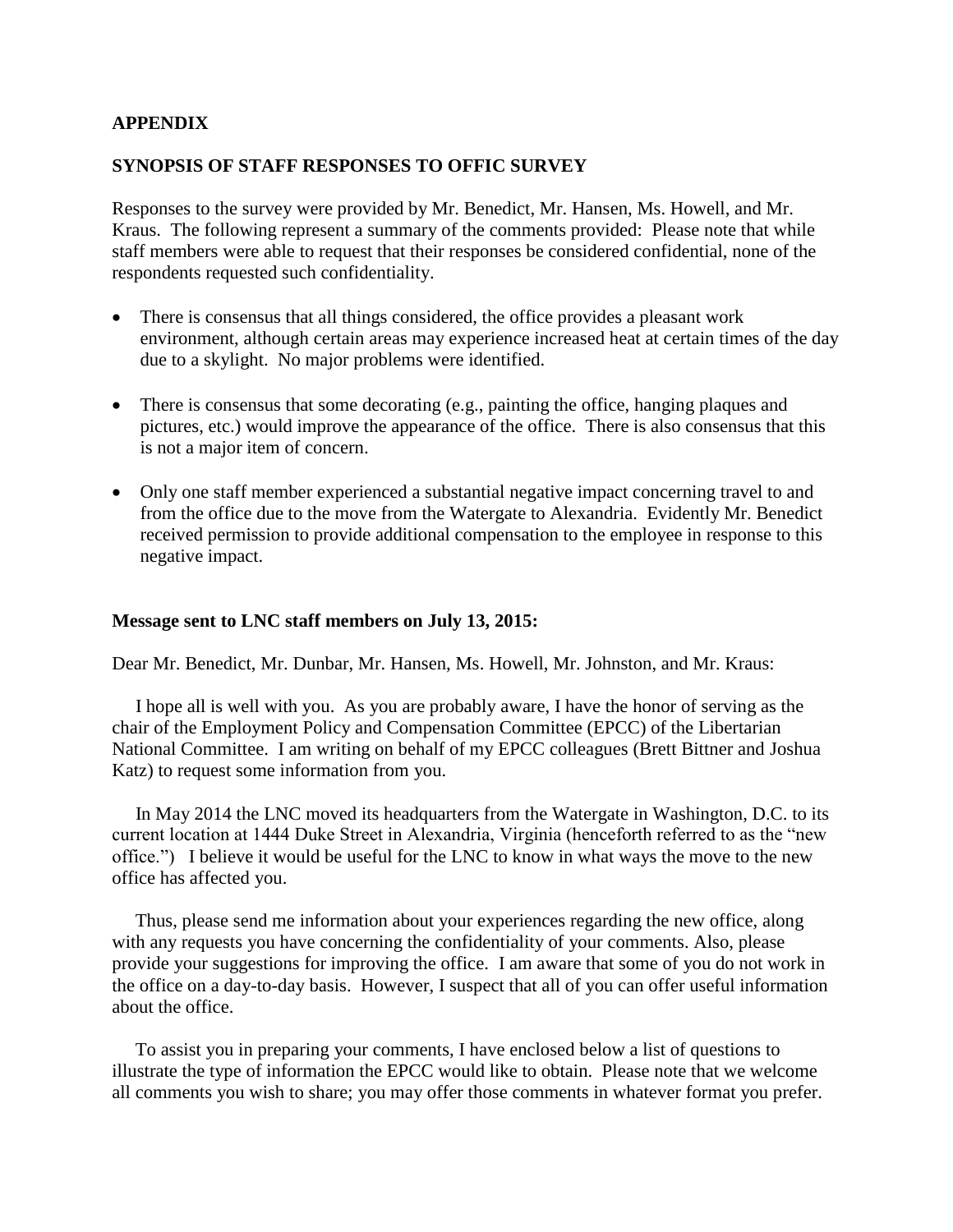If it would be easier and/or faster for you to offer your comments and suggestions via a telephone conversation, I shall be happy to call you at your convenience. Please let me know when you would like to discuss these matters, and I shall endeavor to accommodate you.

 We request this information to help the LNC determine the benefits and costs realized by moving to the new office. In addition, we want to ascertain whether the office can be improved in order to provide greater benefit to the Libertarian Party.

 Allow me to emphasize that the EPCC will regard your comments and suggestions with the degree of discretion you desire. In particular, your comments and suggestions will be regarded as confidential if you so desire. (Comments and suggestions will not be regarded as confidential unless confidentiality is requested.)

 On behalf of the LNC, allow me to express our appreciation for your service to the Libertarian Party. Please do not hesitate to contact me [\(JWLark@virginia.edu\)](mailto:JWLark@virginia.edu), Mr. Bittner [\(brett@brettbittner.com\)](mailto:brett@brettbittner.com), or Mr. Katz [\(planning4liberty@gmail.com\)](mailto:planning4liberty@gmail.com) if we can be of assistance to you.

 Sincerely, Jim Lark

 James W. Lark, III Dept. of Systems and Information Engineering Applied Mathematics Program, Dept. of Engineering and Society University of Virginia

 Advisor, The Liberty Coalition University of Virginia

 Region 5 Representative, Libertarian National Committee Chair, Employment Policy and Compensation Committee

-----

List of Questions:

The following questions are offered to indicate the type of information the EPCC seeks. You are at liberty to provide whatever comments you deem appropriate.

#### Office Environment

How much time do you usually spend in the office (in terms of an average weekly number of hours)? Does this amount of time vary substantially from week to week?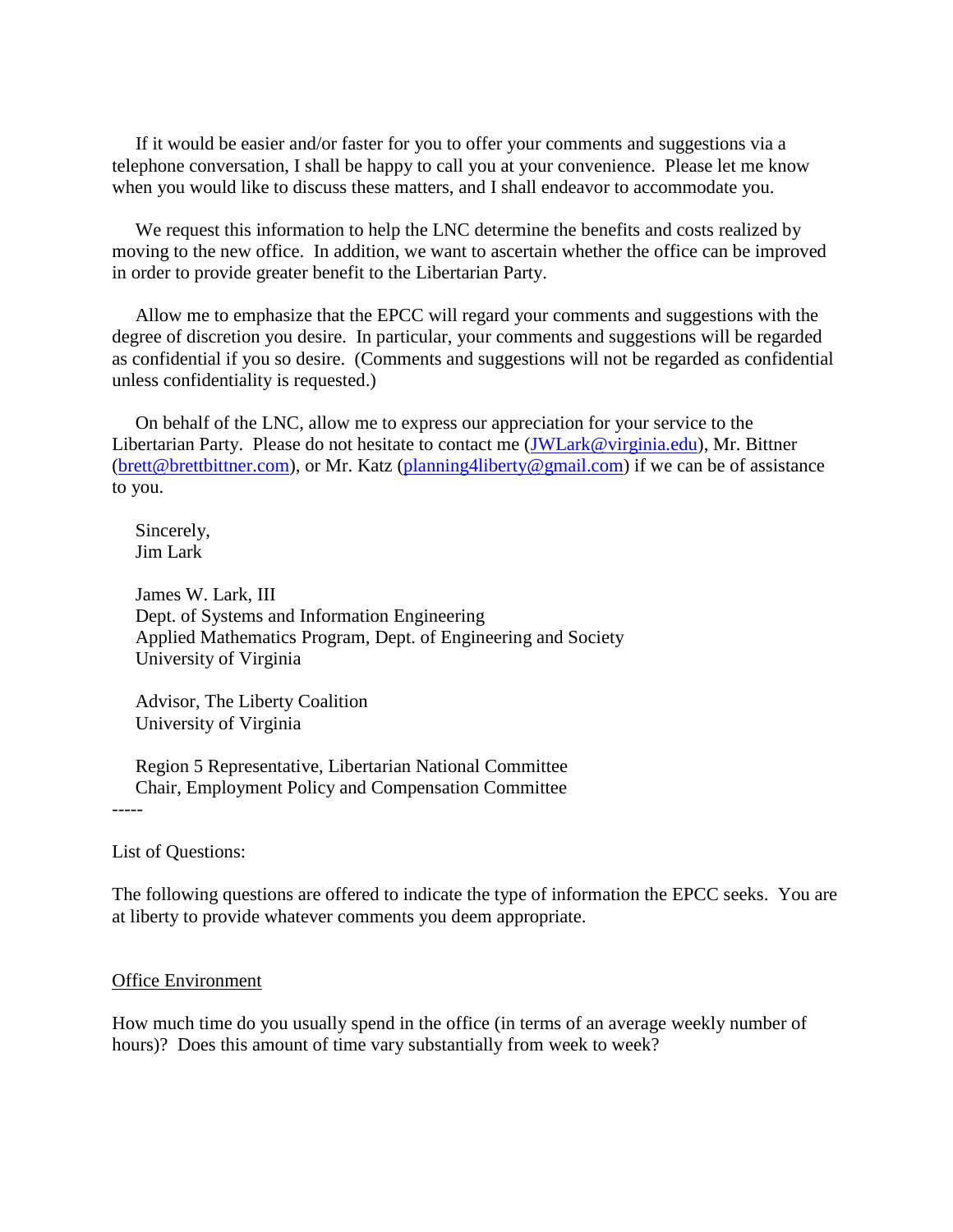Do you find the office a comfortable place to work? Do you find the office a productive place to work? (For example, does your work space provide an environment conducive to your work?)

In answering these questions, you may wish to consider the following aspects:

General cleanliness (Is the office properly cleaned? Are trash receptacles emptied sufficiently often?)

Office temperature (Is it frequently too hot? Too cold? Are there any drafty areas?)

Bathroom facilities (Are there enough bathroom facilities? Are the facilities kept clean?)

Air quality (Are there problems with unpleasant odors, either generated within the office or from without? Are there problems with dust?)

Pests (Are there any problems with insects? Rodents?)

Noise (Is there too much noise generated by colleagues? Too much noise from outside the building?)

Privacy (Does your work space lack the privacy you need to concentrate upon your tasks?)

Safety (Are there concerns about injuries due to slick floors, loose carpeting, etc.? Are

the outside stairs kept clean and ice-free? Are too many electrical devices plugged into outlets?)

What suggestions do you have for making the office a more comfortable and productive place to work?

### Travel to/from the Office

Typically how do you travel from your home to the office? From the office to your home?

How much time does it take you to travel from your home to the office (in terms of the average travel time)? From the office to your home (in terms of the average travel time)?

How much do you spend in traveling to and from the office (in terms of an average weekly cost)?

Did the move to the new office have a major impact upon your travel schedule and/or travel expenses? If so, has the move caused any major problems for you? If so, please provide information about the nature of these problems.

### Visitors to the Office

In your opinion, how does the number of visitors to the new office (in terms of average number of visitors per week) compare to the number of visitors to the previous office? How does the number of LP members visiting the office (in terms of average number of visitors per week) compare to the number of LP members who visited the previous office?